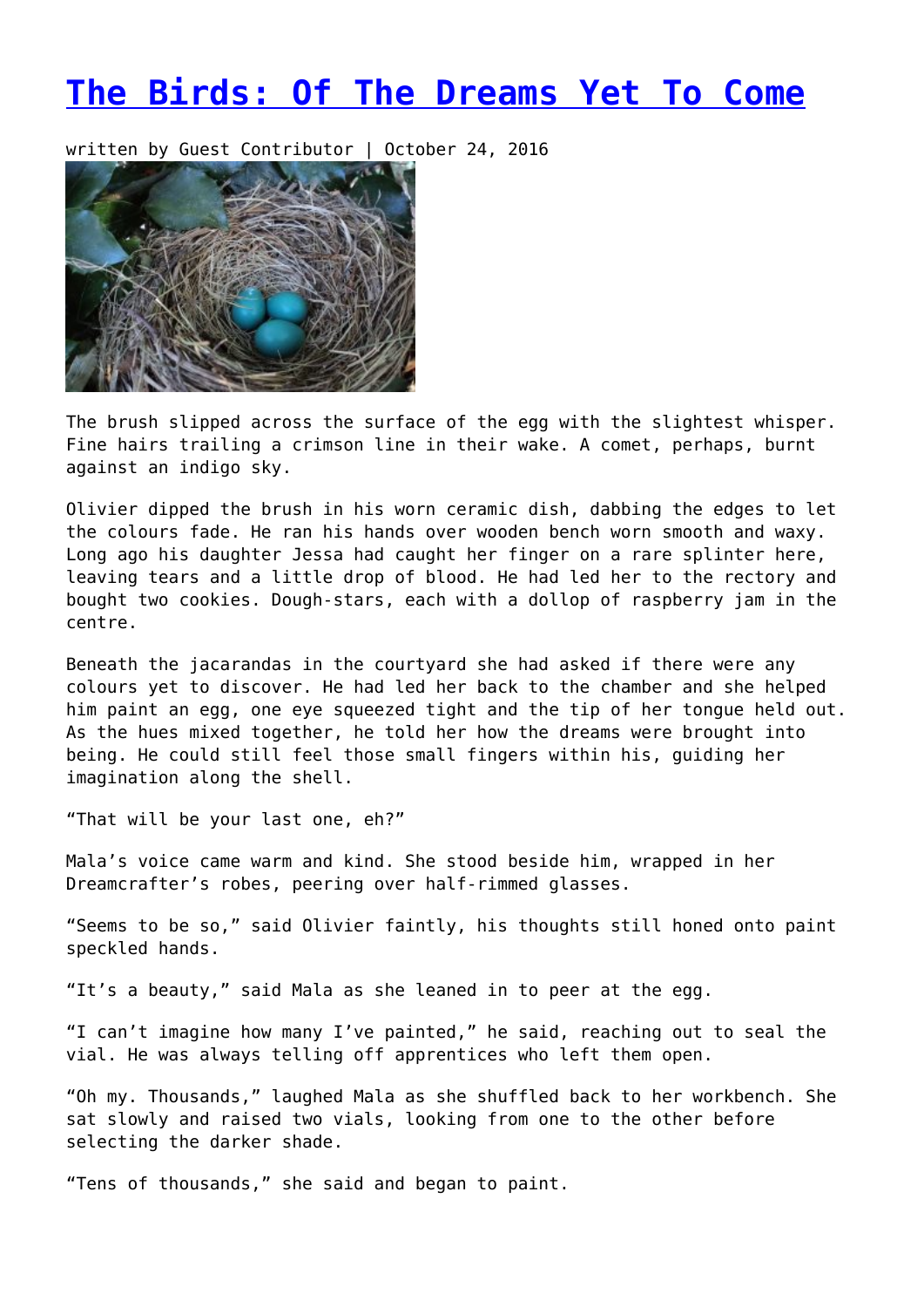Olivier plucked at his brush, twisting it slowly. He carefully dipped the tip into the gold dust ink for the final coat. His hands trembled and he left a splotch of yellow on the egg. It was so unlike him.

He stood and made his way to the southern window. The evening shone ochre calm and vast, great clouds etched in the distance. Far below the Jacarandas sighed in the breeze. Their leaves were young and broad. Purple shrouded boughs covered the sight of the fountain beneath, but not the sound of tumbling water.

How could it have been so long ago? Sitting there with his wife watching their daughters. Meticulous Kyla taking her own brush to a paper egg while Jessa splashed and squealed and kicked the water.

Now Kyla had a family of her own. She worked at the tower, painting dreams just as she'd always wanted. She was the only one that stayed, neither taken away nor gone of her own free will.

The noise of a shell crunching brought him back to the moment. There was a ruffle of feathers and a chirp. Apprentice Jaquuen's dreams. They always brought brilliant little birds. With a swoosh the tiny thing was cast from the tower.

"I'm off mate," said the tall young man ambling over from the north window. He extended a paint splattered hand.

"Thanks for everything," he said and left leaving just Olivier and Mala in the chamber.

Thirty-three years, distilled down to a few final minutes. It was time to finish up. He passed floor-to-ceiling patterns of colour. So much knowledge, steeped in vials and beakers. Spilled and imbibed within stone floor and maple benchtops. Written into a feathers and bone and dreams flung far.

There was home to escape to. Kyla had told him not to come late. She no doubt had a fine meal prepared and the faculty had given him the lovely bottle of shiraz. He knew his grandchildren had baked a cake. Within a few hours he would be sitting by the brazier, sipping wine.

Olivier sat at his bench once more. Holding the brush firm, he traced a golden light of sunset along the peak of the egg. Turning it slowly, round and round until the colours were finished and glimmered through his tears.

Once there was a girl, bright eyed and filled with fire. The youngest. Not ready for a home suddenly silent. Perhaps Olivier had been insensitive. Too distracted by the endless need for dreams. There were arguments and screaming matches. A drawing in of seasons and long cold quiet months.

Then, she was gone.

The egg shuffled and Olivier heard a muffled peep. Taking it to the window he sensed a rhythm in his pulse, the potent magic slipping through and within. Outside the first stars shone, brilliant despite their distance.